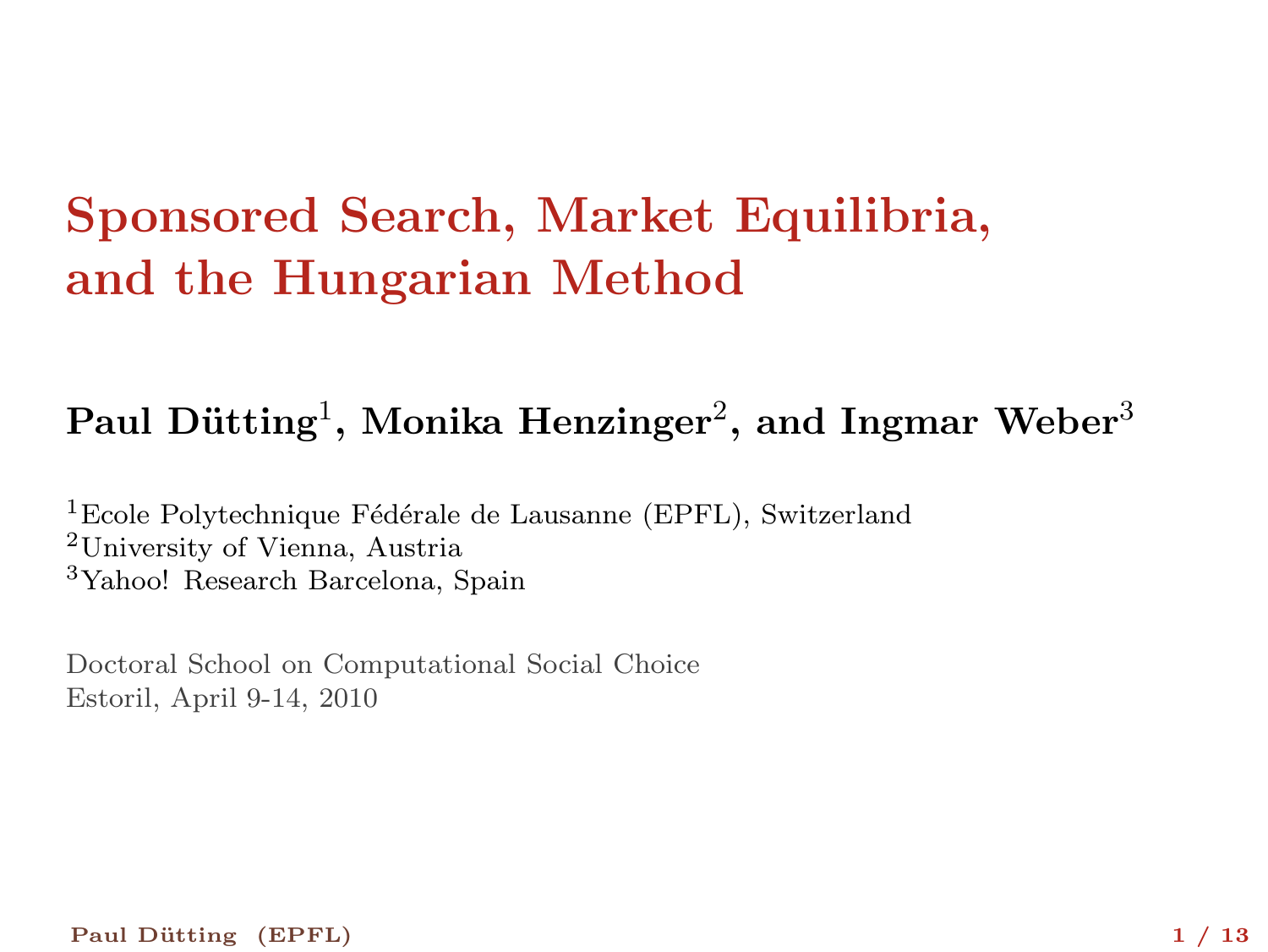## Motivation

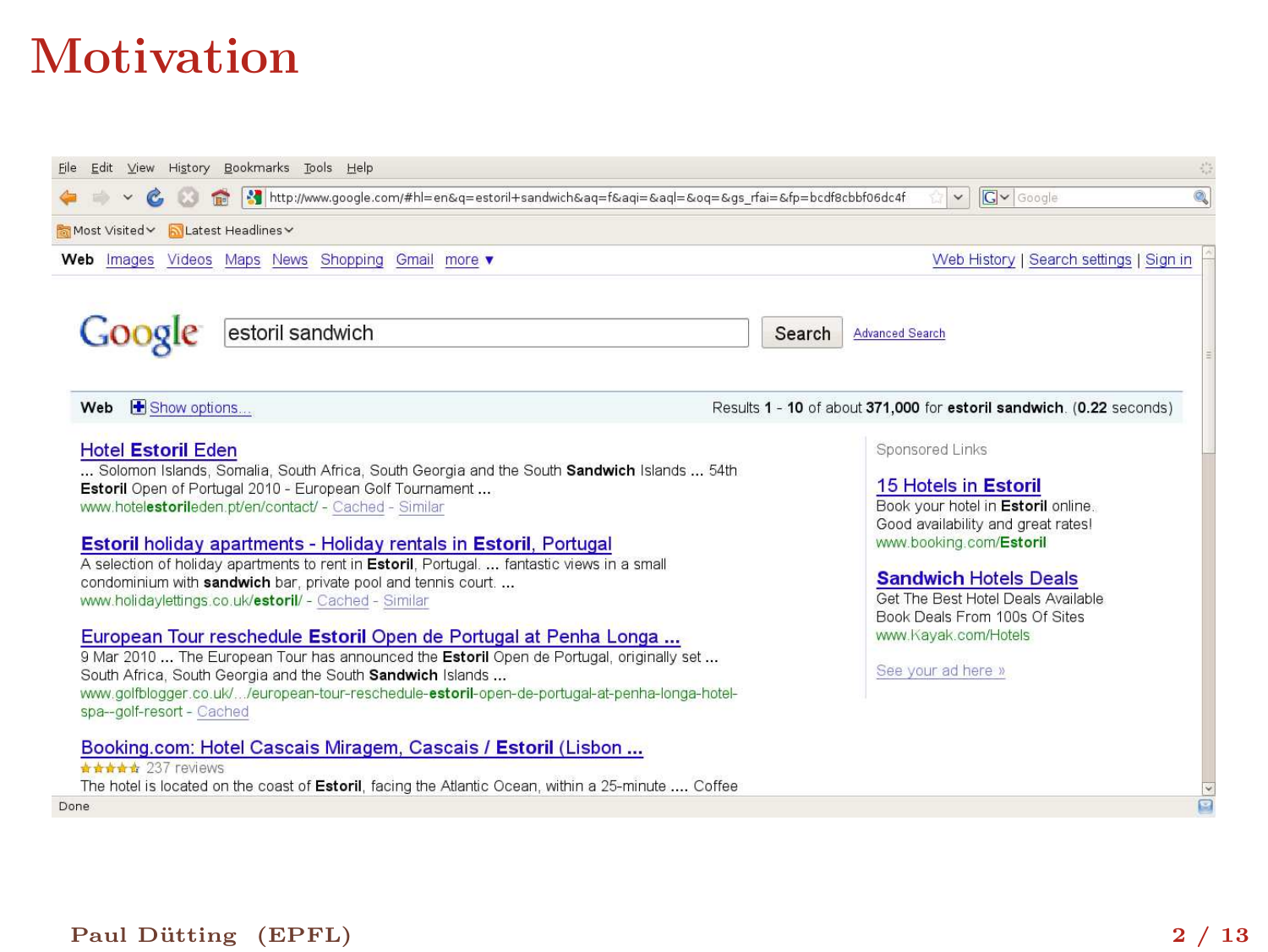### Problem Statement

### Input:

- $\triangleright$  Set of n advertisers (or bidders) I, set of k ad slots (or items) J
- Preferences, given as utility function  $u_{i,j}(p_j) = v_{i,j} p_j$
- $\triangleright$  Constraints on the prices: Reserve prices  $r_{i,j}$ , maximum prices  $m_{i,j}$

#### Output:

- $\blacktriangleright$  Matching  $\mu \subset I \times J$  between bidders and items
- ► Prices  $p_j$  for each item  $j \in J$

**Goals:** Outcome  $(=$  matching plus prices) should be:

- ▶ Feasible: Constraints on prices are satisfied
- $\triangleright$  Stable: Every bidder is "happy" with what she gets
- ► Bidder optimal: Every bidder is as "happy" as possible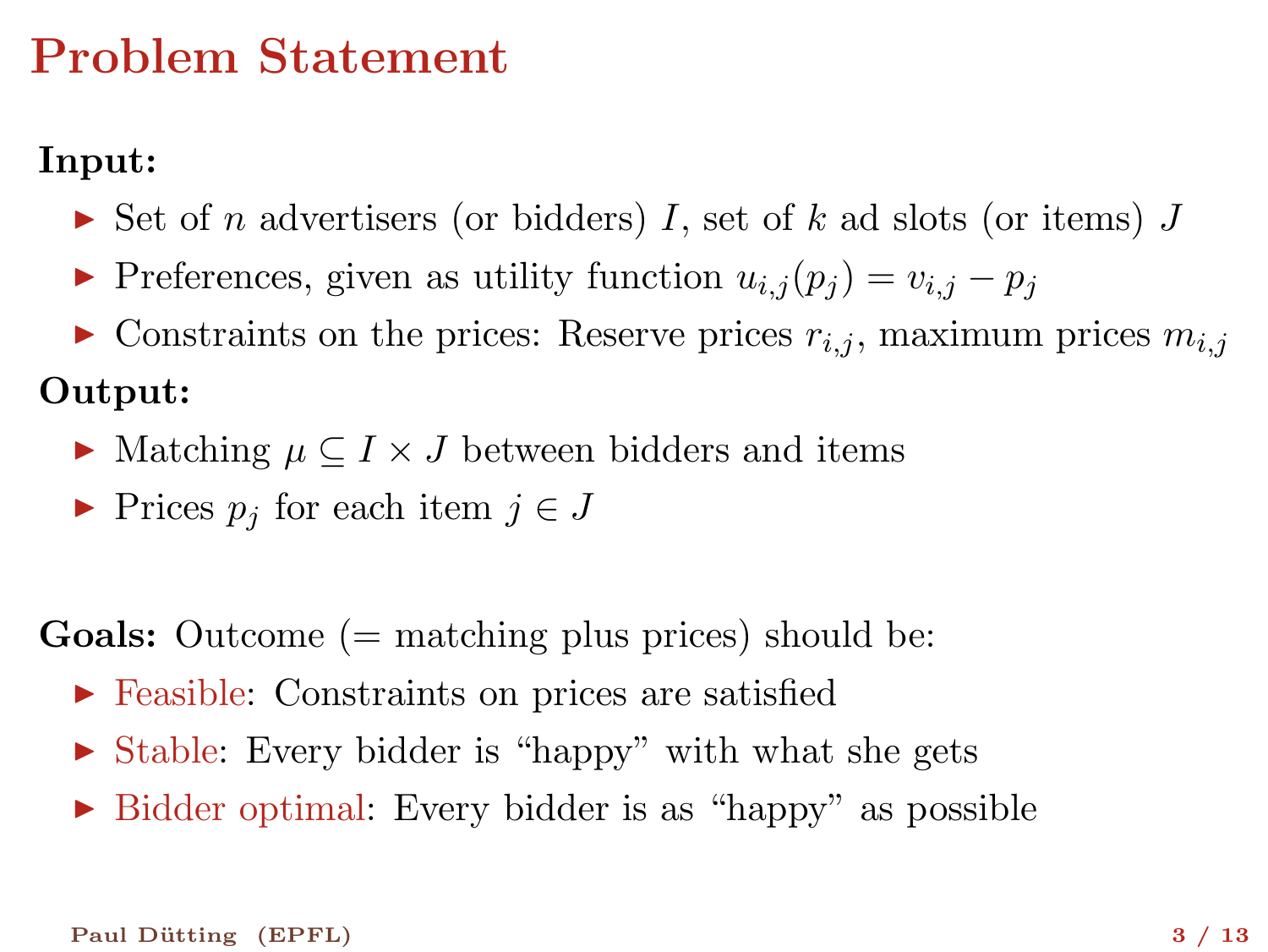## Known Results & Our Contribution

### Known results:

- ▶ Without budgets: Always exists, can be computed efficiently, is truthful [Shapley & Shubik, '72; Leonard, '83; Demange et al., '85]
- ▶ With budgets: Exists, can be computed efficiently, is truthful but only if input is in "general position" [Aggarwal et al., '09]

#### Our contribution:

- ► With slightly different feasibility and stability notions a bidder optimal outcome always exists and can be computed efficiently
- ▶ Any mechanism that finds a bidder optimal outcome for these notions is truthful for per-item reserve prices and maximum prices in "general position"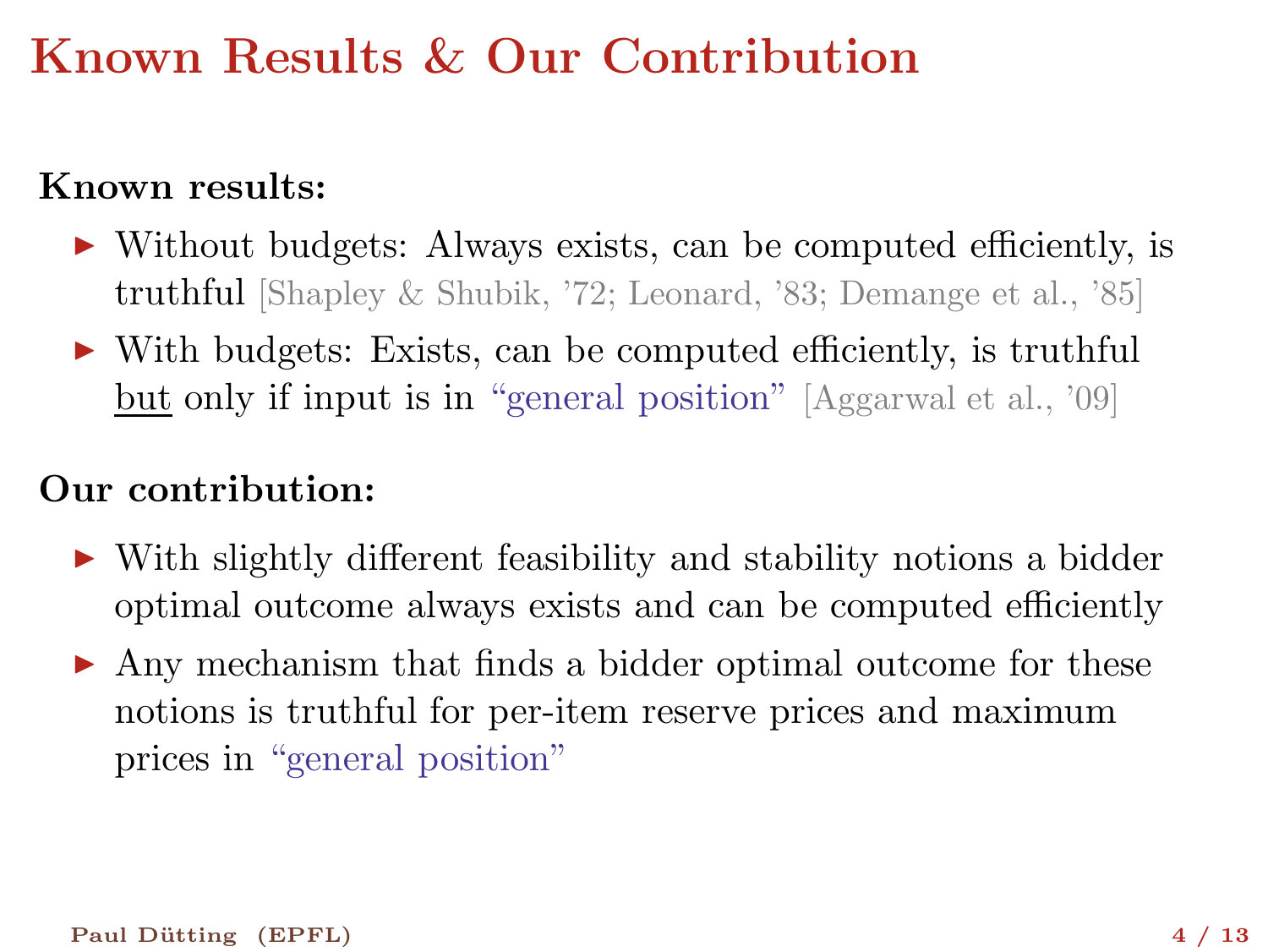### Feasible, Stable, Bidder Optimal

### Aggarwal et al.'s definitions:

► Feasible, if for all  $(i, j) \in \mu$ :

 $r_{i,j} \leq p_i \leq m_{i,j}$ 

- ► Stable, if for all  $(i, j) \in I \times J$ :
	- $p_i \geq m_{i,j}$ , or
	- $\blacktriangleright$   $p_i < m_{i,j}$  and
		- $u_i > v_{i,j} p_j$ , or  $u_i \geq v_{i,j} - r_{i,j}$
- $\triangleright$  Bidder optimal, if for every feasible and stable  $(\mu', p')$ 
	- ►  $u_i \geq u'_i$  for all  $i$

### Example:

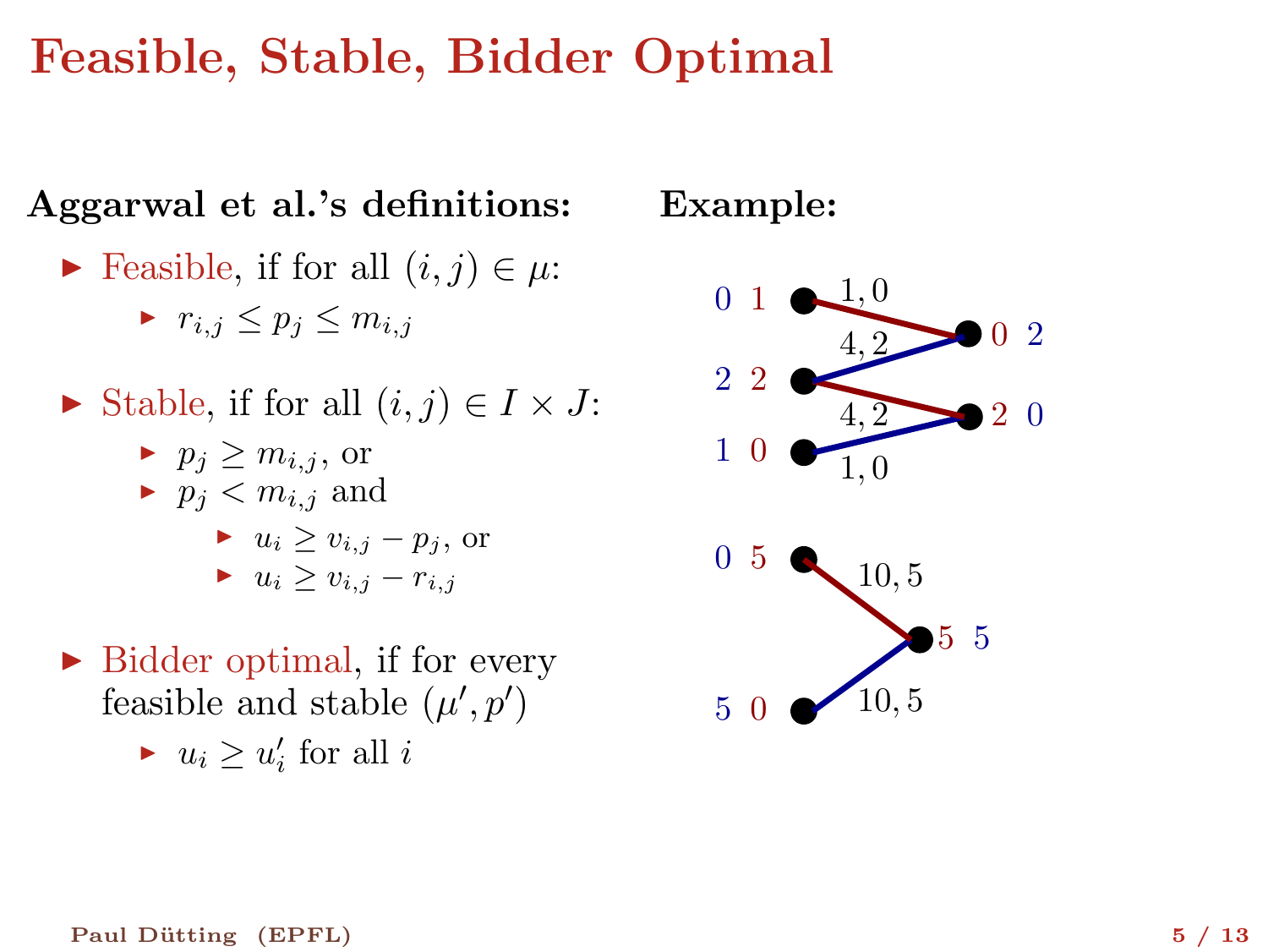# Feasible, Stable, Bidder Optimal (Cont'd)

### Aggarwal et al.'s definitions:

► Feasible, if for all  $(i, j) \in \mu$ :

 $r_{i,j} \leq p_i \leq m_{i,j}$ 

- ► Stable, if for all  $(i, j) \in I \times J$ :
	- $p_i \geq m_{i,j}$ , or
	- $\blacktriangleright$   $p_i < m_{i,j}$  and

\n- $$
u_i \geq v_{i,j} - p_j
$$
, or
\n- $u_i \geq v_{i,j} - r_{i,j}$
\n

- $\triangleright$  Bidder optimal, if for every feasible and stable  $(\mu', p')$ 
	- ►  $u_i \geq u'_i$  for all  $i$

### Our definitions:

- ► Feasible, if for all  $(i, j) \in \mu$ :  $\blacktriangleright$   $r_{i,j} \leq p_i < m_{i,j}$
- ► Stable, if for all  $(i, j) \in I \times J$ :
	- $p_i \geq m_{i,j}$ , or  $\blacktriangleright$   $p_j < m_{i,j}$  and
		- $u_i > v_{i,j} p_j$
- $\triangleright$  Bidder optimal, if for every feasible and stable  $(\mu', p')$ 
	- ►  $u_i \geq u'_i$  for all  $i$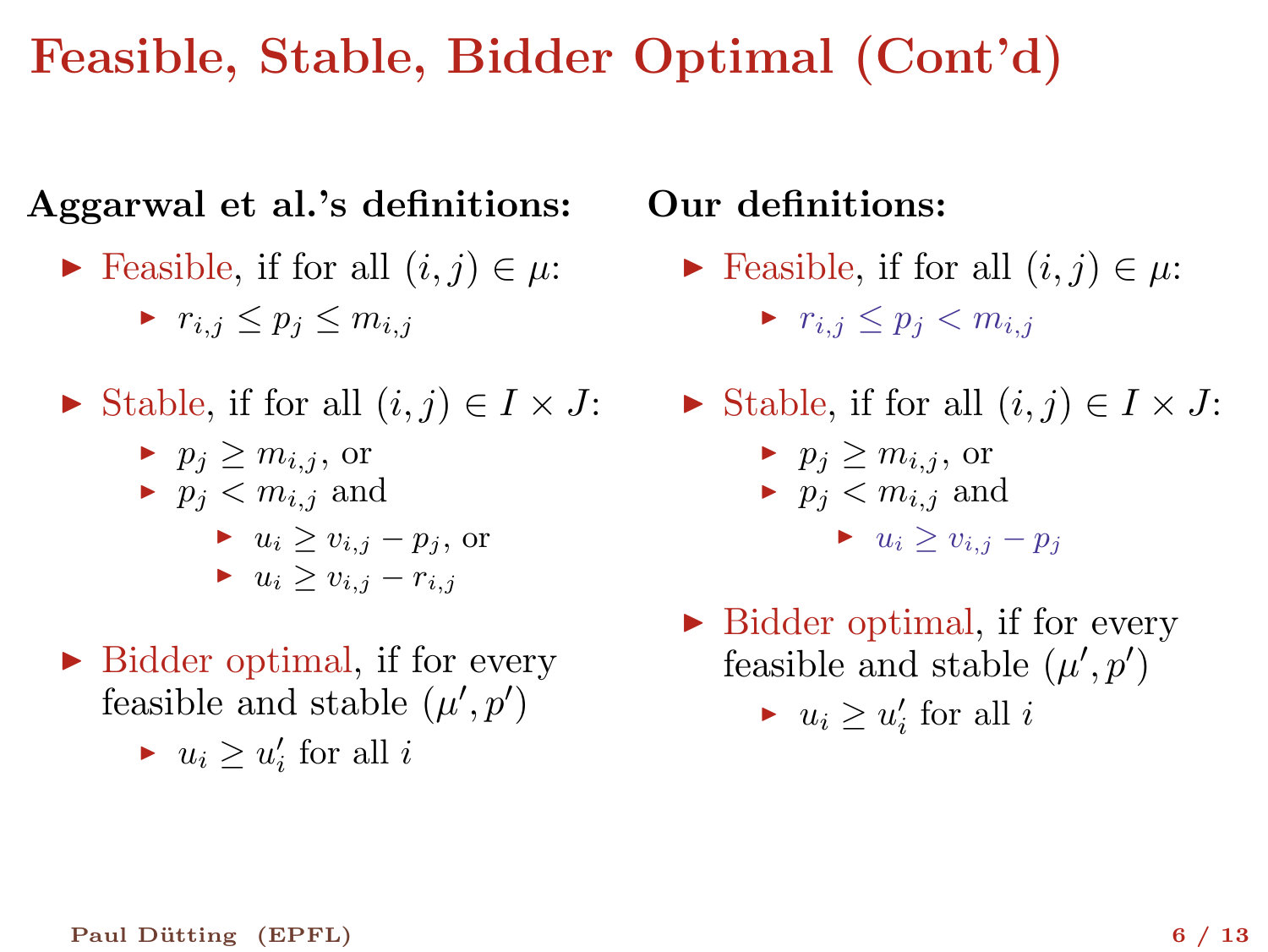# Feasible, Stable, Bidder Optimal (Cont'd)

Example (cont'd):



### Our definitions:

- Feasible, if for all  $(i, j) \in \mu$ :
	- $r_{i,j} \leq p_i < m_{i,j}$
- $\blacktriangleright$  Stable, if for all  $(i, j) \in I \times J$ :
	- $p_i \geq m_{i,j}$ , or  $\blacktriangleright$   $p_i < m_{i,i}$  and
		- $u_i \geq v_{i,j} p_j$
- $\triangleright$  Bidder optimal, if for every feasible and stable  $(\mu', p')$ 
	- ►  $u_i \geq u'_i$  for all  $i$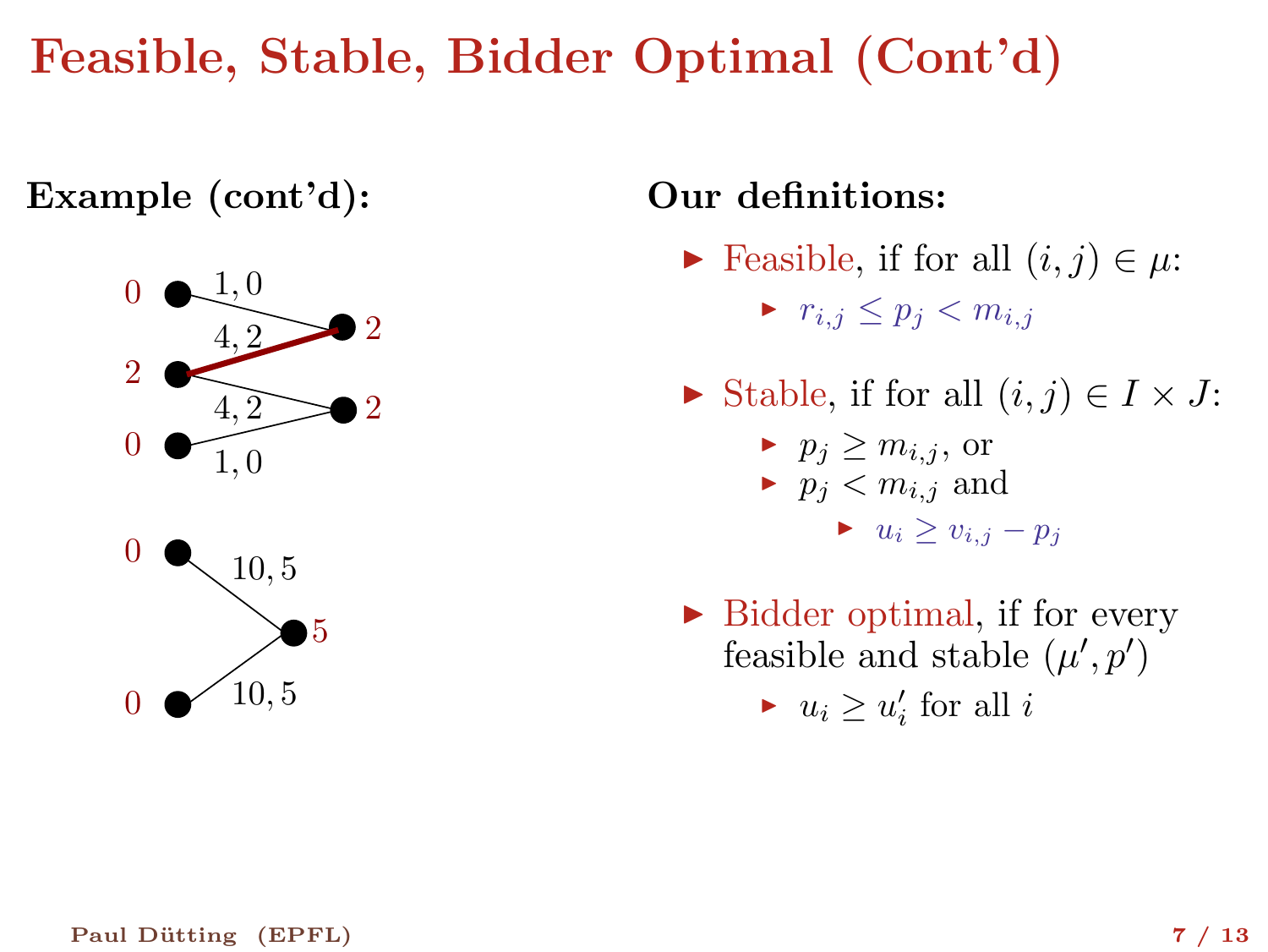# Existence and Computation

Theorem: Modified Hungarian Method finds feasible, stable, and bidder optimal outcome in  $O(nk^3 \log(k))$  steps.

#### Proof sketch:

- $\triangleright$  Define feasible first choice graph for a given vector of prices p such that any matching  $\mu$  in this graph that matches all bidders is feasible and stable
- ► Start with prices all zero and repeatedly raise prices of overdemanded items by as little as possible, until all overdemand is resolved
- ► Use Hall's Theorem to show that price increases are required by any feasible and stable matching, conclude that prices are the smallest prices at which a feasible and stable matching exists
- $\triangleright$  Show that smallest prices correspond to bidder optimal utilities  $\Box$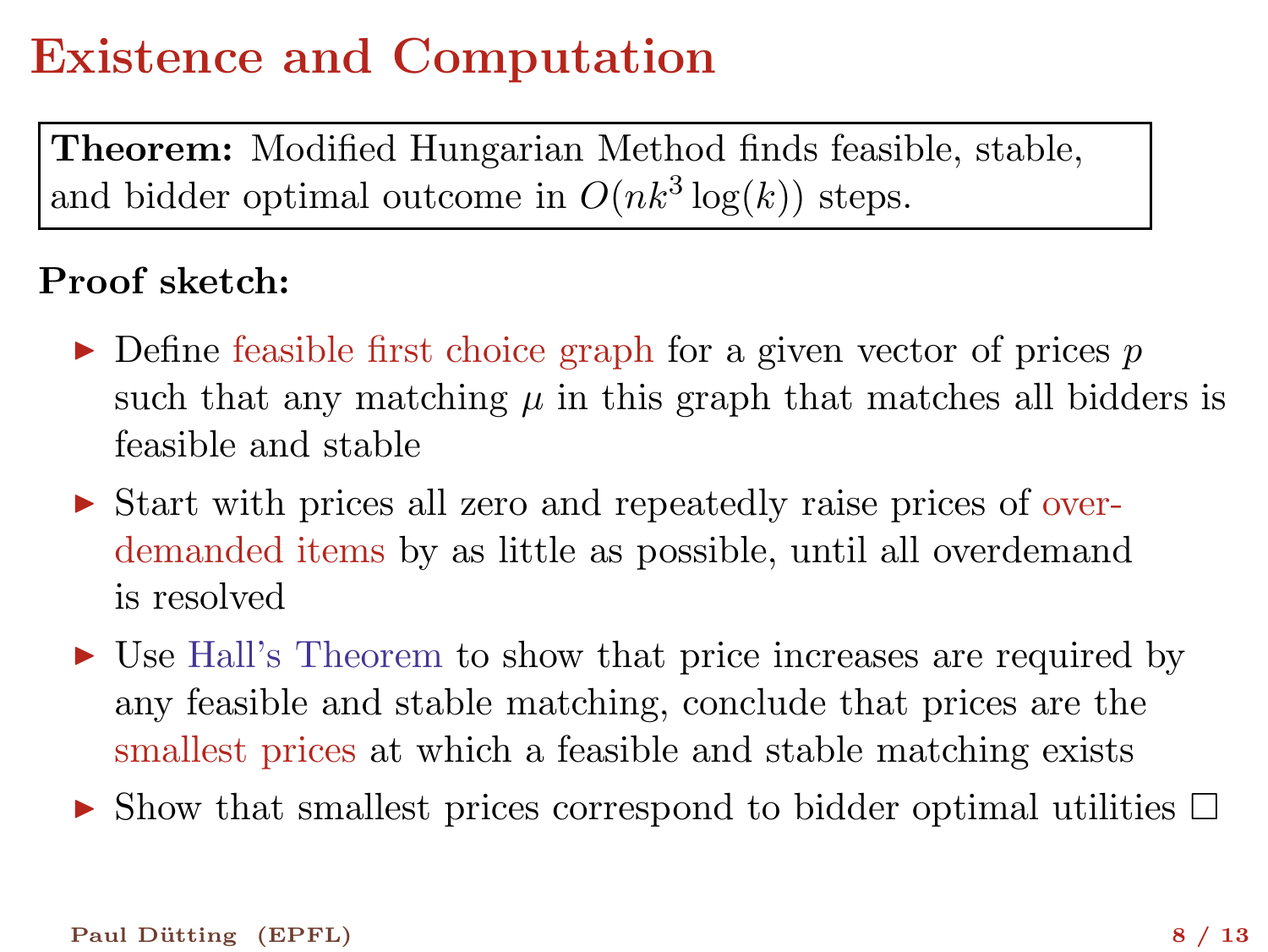### Truthfulness

An algorithm is truthful if

- ▶ For every bidder *i* with utility functions  $u_{i,1}(\cdot), \ldots, u_{i,k}(\cdot)$  and
- Any two inputs  $(u'_{i,j}(\cdot), r_{i,j}, m'_{i,j})$  and  $(u''_{i,j}(\cdot), r_{i,j}, m''_{i,j})$  with  $u'_{i,j}(\cdot) = u_{i,j}(\cdot)$  &  $m'_{i,j} = m_{i,j}$  for i and all j and  $u'_{k,j}(\cdot) = u''_{k,j}(\cdot)$  $\& m'_{k,j} = m''_{k,j}$  for  $k \neq i$  and all j and matchings  $\mu''$  with p' and  $\mu''$  with  $p''$
- $\blacktriangleright$  We have  $u_{i,j'}(p'_{j'})$  $y'_{j'}$ )  $\geq u_{i,j''}(p''_j)$  $'_{j''})$  where  $(i, j) \in \mu$  and  $(i, j'') \in \mu''$

Formalizes notion of "lying does not pay off":

Even if bidder i misreports her utility functions and maximum prices she will not achieve a higher utility with the matching and prices computed by the algorithm.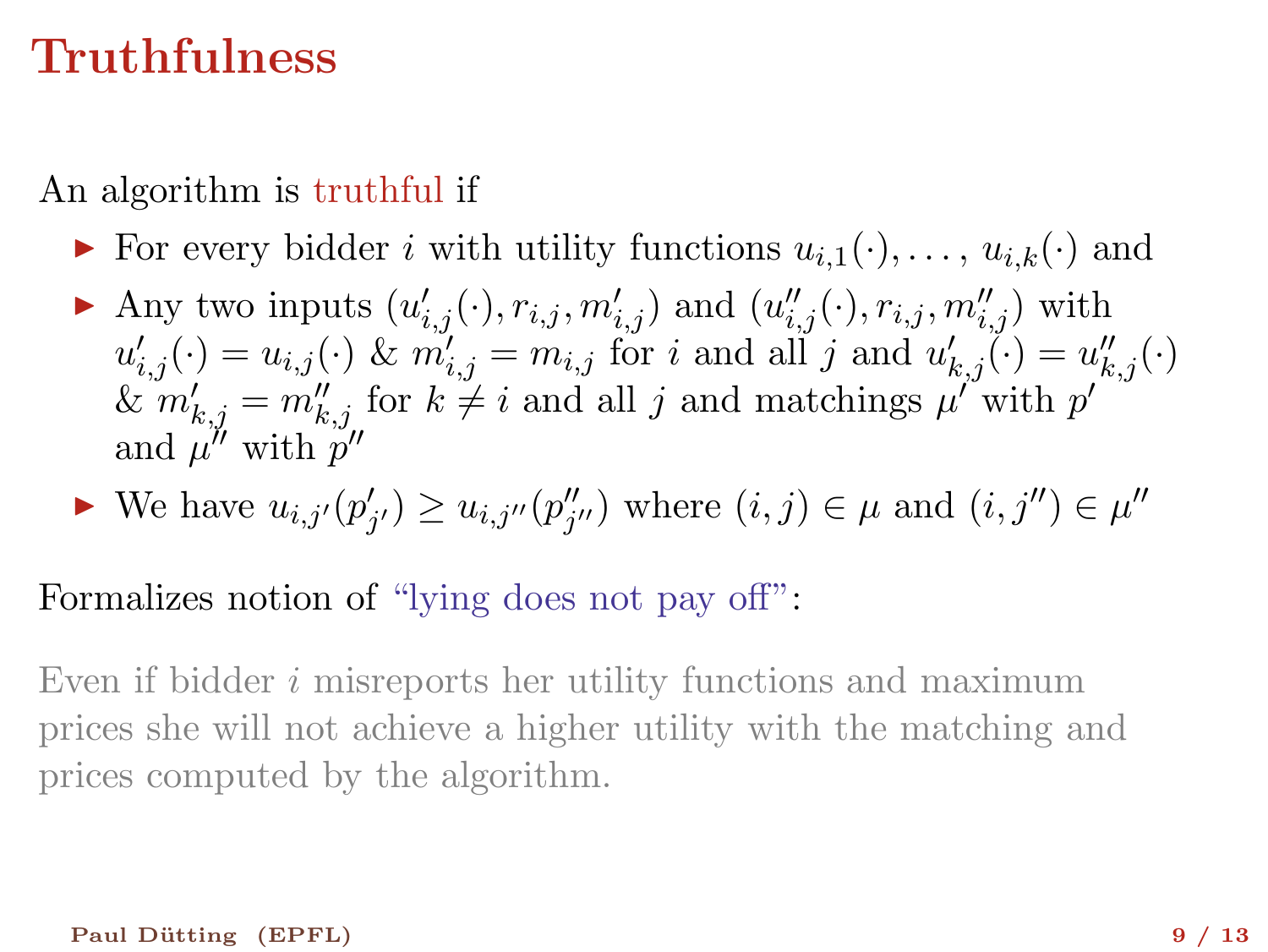# Truthfulness (cont'd)

Theorem: Modified Hungarian Method is truthful if the reserve prices are per-item and during the execution of the algorithm no two maximum prices are reached at the same time.

#### Proof sketch:

- ▶ Show that in the bidder optimal outcome at least one item is sold at the reserve price and argue that this implies that not all bidders can (strictly) benefit from misreporting
- ▶ Show that if not all, but some bidders (strictly) benefit from misreporting, then at least one of the "truthful" bidders must be "unhappy" in the bidder optimal outcome for the "falsified input", which yields a contradiction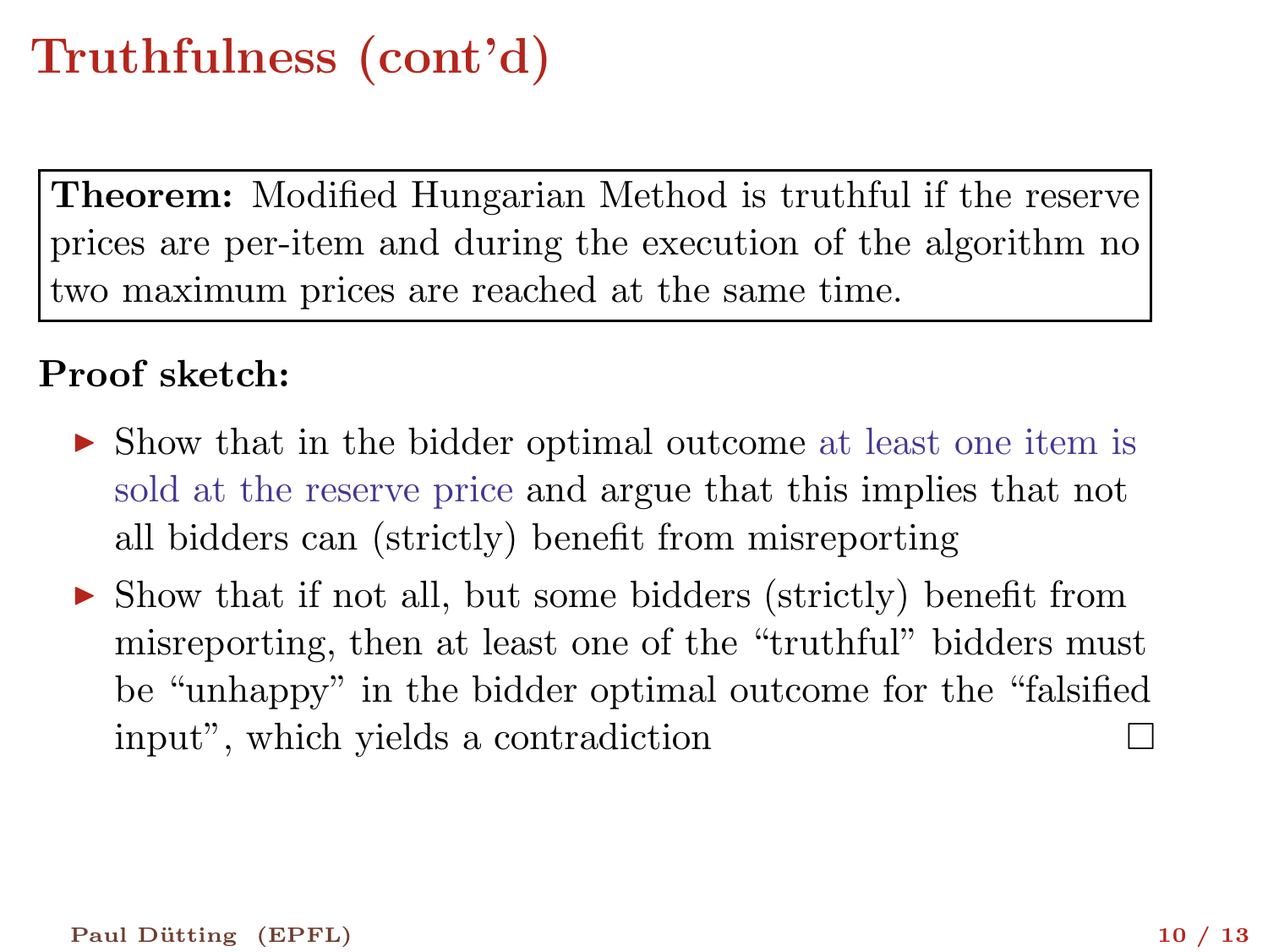# Truthfulness (cont'd)

Not truthful for bidder-item dependent reserve prices:



Not truthful when maximum prices are reached at the same time:



Paul Dütting (EPFL) 11 / 13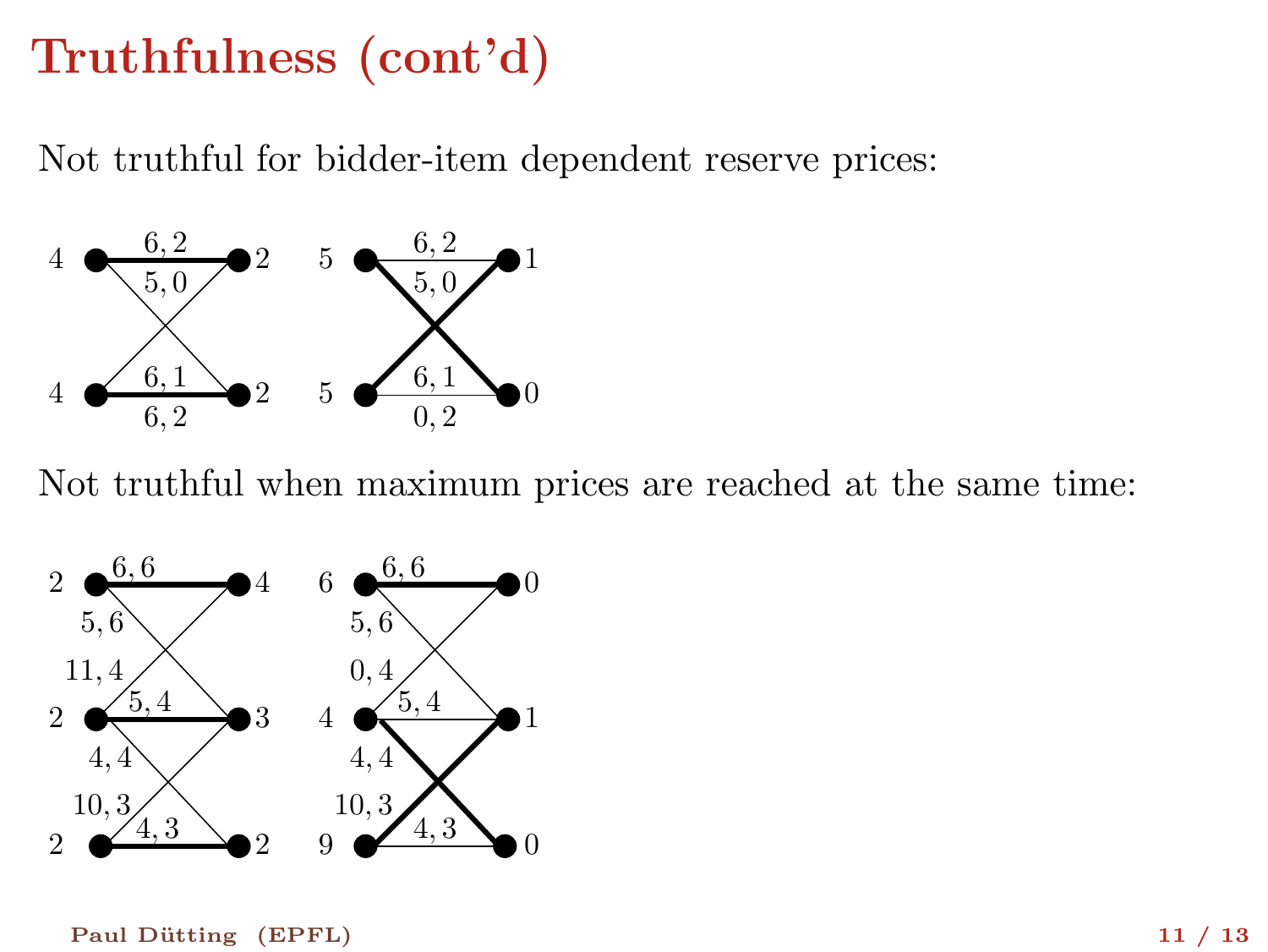### Summary and Future Work

#### Summary

- ▶ With slightly different feasibility and stability notions a bidder optimal outcome always exists and can be computed efficiently
- ▶ Any mechanism that finds a bidder optimal outcome for these notions is truthful for per-item reserve prices and maximum prices in "general position"

#### Future Work

- $\blacktriangleright$  More general utility functions
- ▶ One-to-many and many-to-many matchings